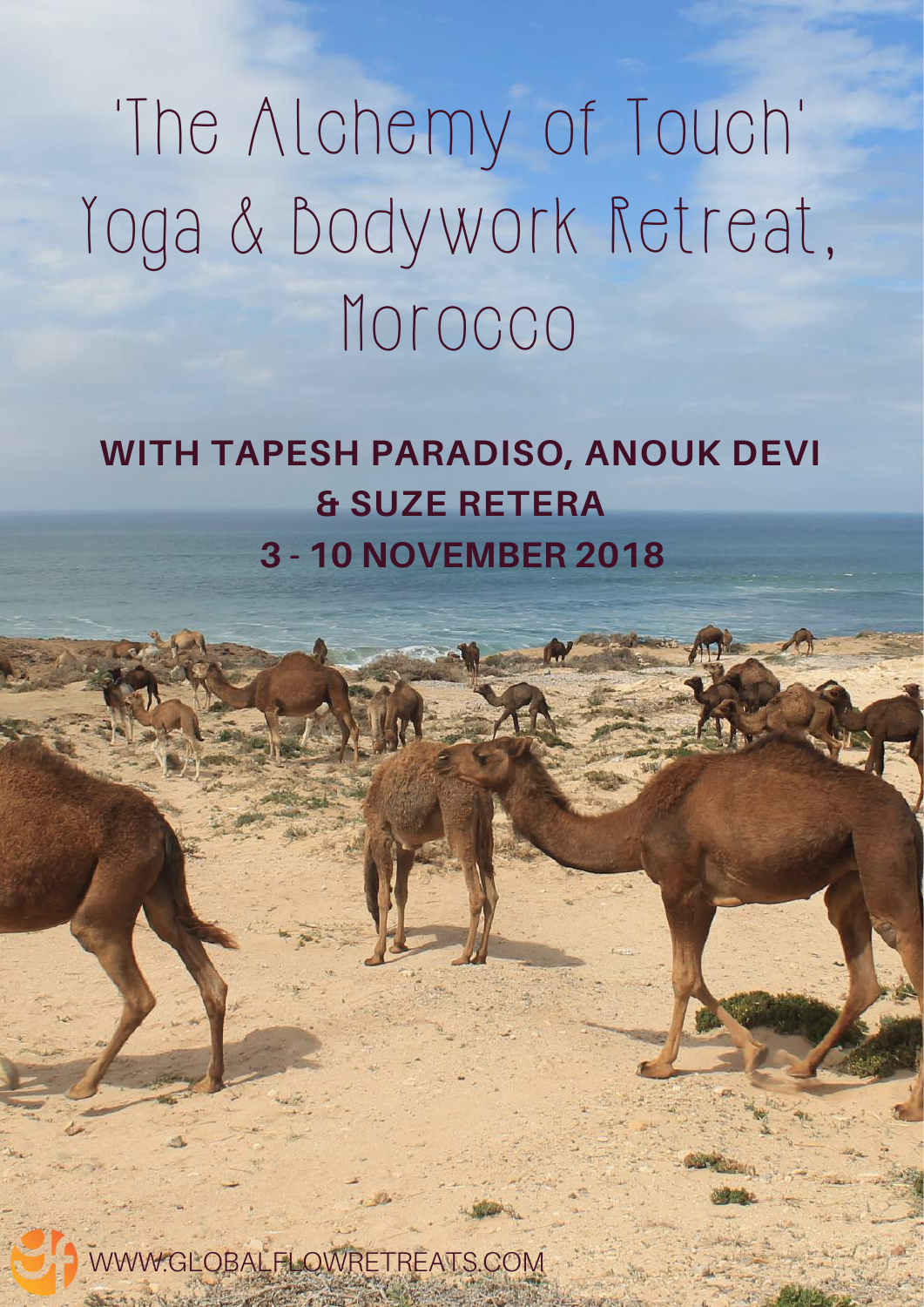## The Retreat

A unique yoga retreat that offers you the opportunity to receive and relax deeply, while expanding your knowledge of yoga and bodywork.

Join bodyworkers Tapesh Paradiso and Anouk Devi and yoga teacher Suze Retera in sunny Morocco for a unique retreat that combines yoga with the bodywork techniques of the Alchemy of Touch. A daily schedule that combines deep meditation, yoga asana, bodywork, and myo-fascia release techniques and plenty of free time, allows you to gain a better understanding of the relationship between yoga and bodywork and how these two practices enhance each other.

All this while enjoying colorful Morocco, delicious home cooked meals, days at the beach, and a day trip to beautiful Essaouira. Staying at a beautiful resort right in between the beach and the forest, you get to relax, enjoy the silence and connect by unplugging from your daily life.



By the time you go home you have not only received healing practices for yourself, but also gained knowledge and tools that you can apply in your own practice or share with others as a (yoga) teacher or bodyworker.

A regular yoga practice is preferable when joining this retreat but not necessary.

## Retreat Highlights

- Spend 7 nights at a beautiful resort in nature close to the beach
- Study with 3 senior teachers
- Learn more about the role the nervous system and psoas muscle play physical and emotional healing
- Cultivate body awareness and conscious touch
- Daily deep meditation sessions
- Daily yoga classes and workshops
- Daily bodywork classes
- Learn practices that you can include in your daily life to increase health and wellness

WWW.GLOBALFLOWRETREATS.COM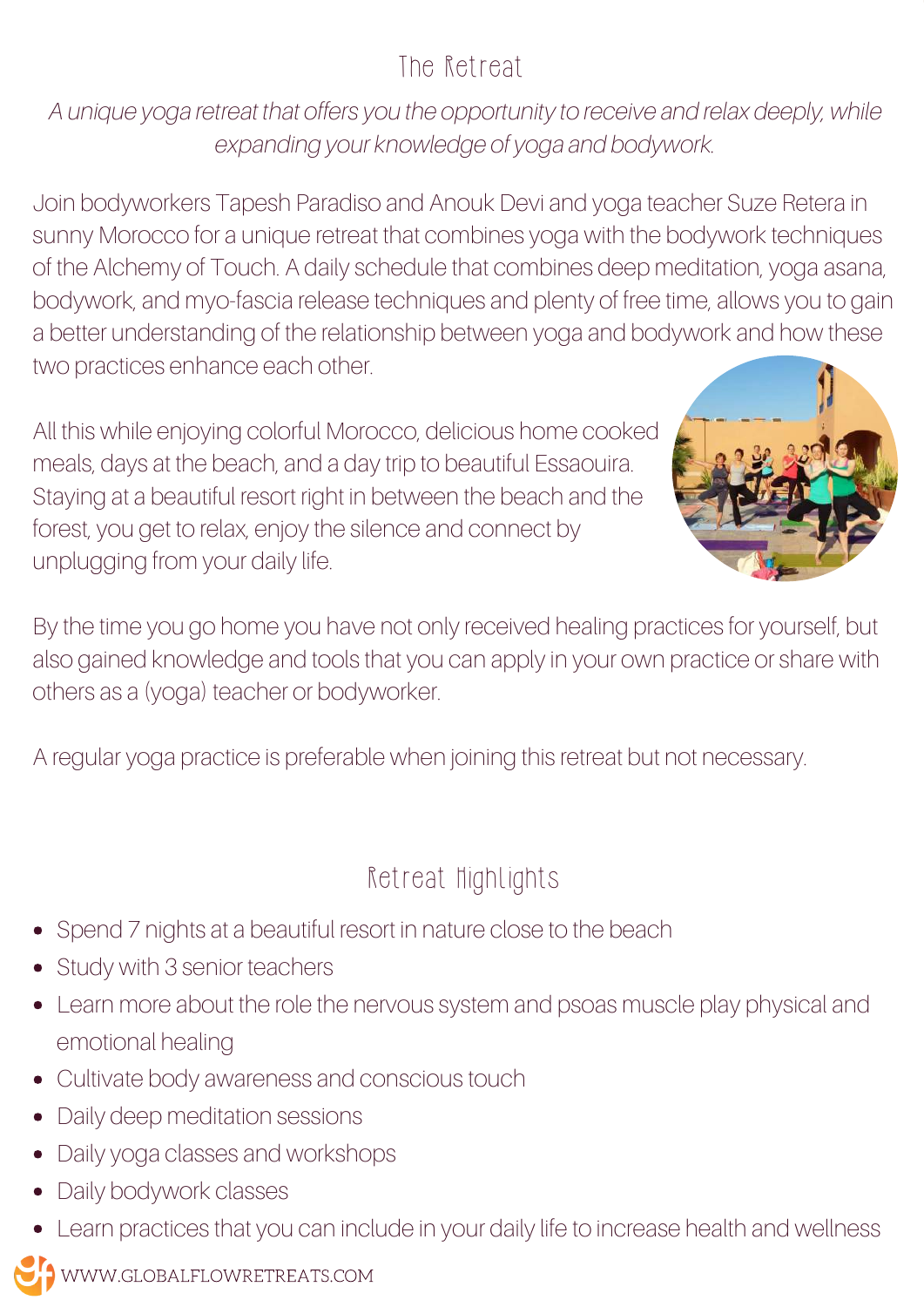## About The Alchemy of Touch

For over 10 years, Alchemy of Touch has been operating globally, educating both beginners & advanced practitioners in the art of touch. Their holistic practice is infused with deep meditative intuition as we penetrate the mechanics of bodywork and take students into the heart of healing.

The increasing global movement of Yoga & other embodied practices demands the integration of conscious bodywork in order to progress toward a truly holistic transformational movement.

Alchemy of Touch is a dynamic & poetic form of transformational bodywork developed by Tapesh Paradiso, expanded with the expertise of Anouk Devi. It is designed to elevate massage and bodywork to a new level by harmonizing both musculoskeletal and energetic techniques from many different Eastern and Western modalities.

Tapesh and Anouk teach with joy, humor & playfulness and they love to laugh. They are passionate about what we do and like to keep the vibration high. The Alchemy of Touch Massage Academy is an Accredited Training Provider by IPHM, International Practitioners of Holistic Medicine.









### Accommodation

You will stay at a beautiful retreat center Essaouira Lodge in the thuja forest, just outside of Essaouira and only a short shuttle ride away from the stunning Moroccan coastline. The beautiful accommodation is made of natural stone and located sheltered from the wind. It is the perfect peaceful place to enjoy the Moroccan sunshine.

Your room has a private bathroom and will be in a 3-bedroom villa with a shared living

WWW.GLOBALFLOWRETREATS.COM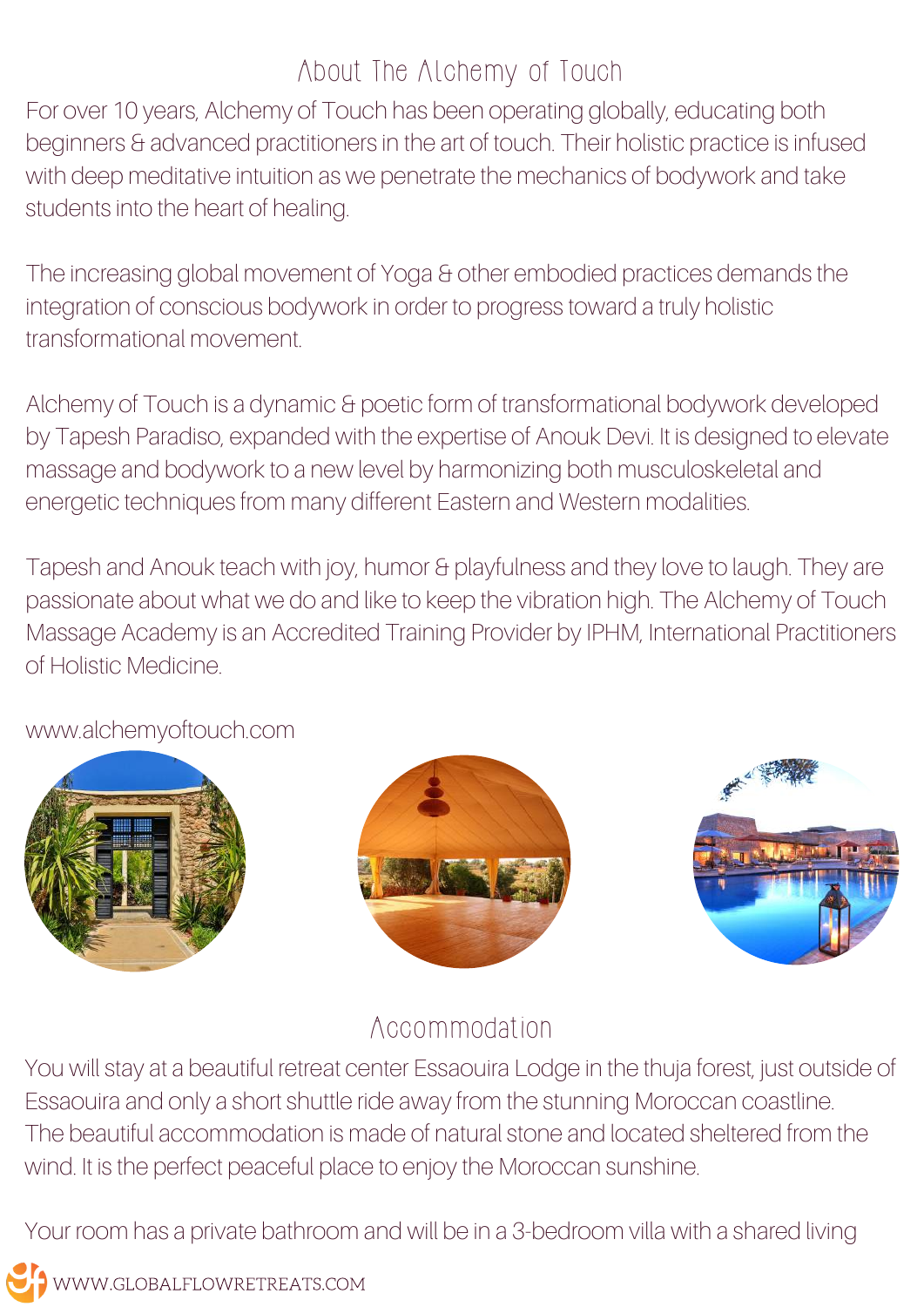room, kitchen and swimming pool. All double rooms can be equipped with two single beds or one double bed.

At the retreat center, you can book Hamam treatments and massages.

## The Teachers

#### Tapesh Paradiso

Tapesh is passionately involved with the healing arts. For more than 28 years he has been living and working throughout the world as a Therapist, Bodywork Trainer and Meditation Teacher, practiced many different massage techniques from all over the world and with more than two decades of experience with touch, body-mind journey and meditation, Tapesh developed a unique fusion that is now called 'Alchemy of Touch'.

Alchemy of Touch has its roots in Osho Rebalancing Massage. Tapesh modified and improved this professional technique, creating a less static, more artistic and poetic form, working without any effort! Tapesh also introduces the best methods from his broad education across many modalities of massage.

His own innovative method 'Fluid Touch' brings to life this powerful form of massage & body-mind work, which focuses on physical & energetic release from the Myo-fascia. Tapesh is dedicated to transmitting the wisdom he has gathered over his lifetime through Alchemy of Touch massage trainings, private bodywork sessions and through his mentorship of many students worldwide.

#### Anouk Devi

Anouk is a Bodywork Therapist & Trainer, Personal Coach, Trauma-stress Therapist & Yin Yoga Teacher. Her focus is in creating a truly holistic approach toward supporting the body-mind synergy.

Anouk worked for 7 years in Mental Health Care, providing mental and physical support to those in need. In her early twenties she started an intense journey with her own physical health; a path which guided her toward an experiential understanding of the power of natural healing, and which sparked her fascination with fascia.

**JO** www.GLOBALFLOWRETREATS..COM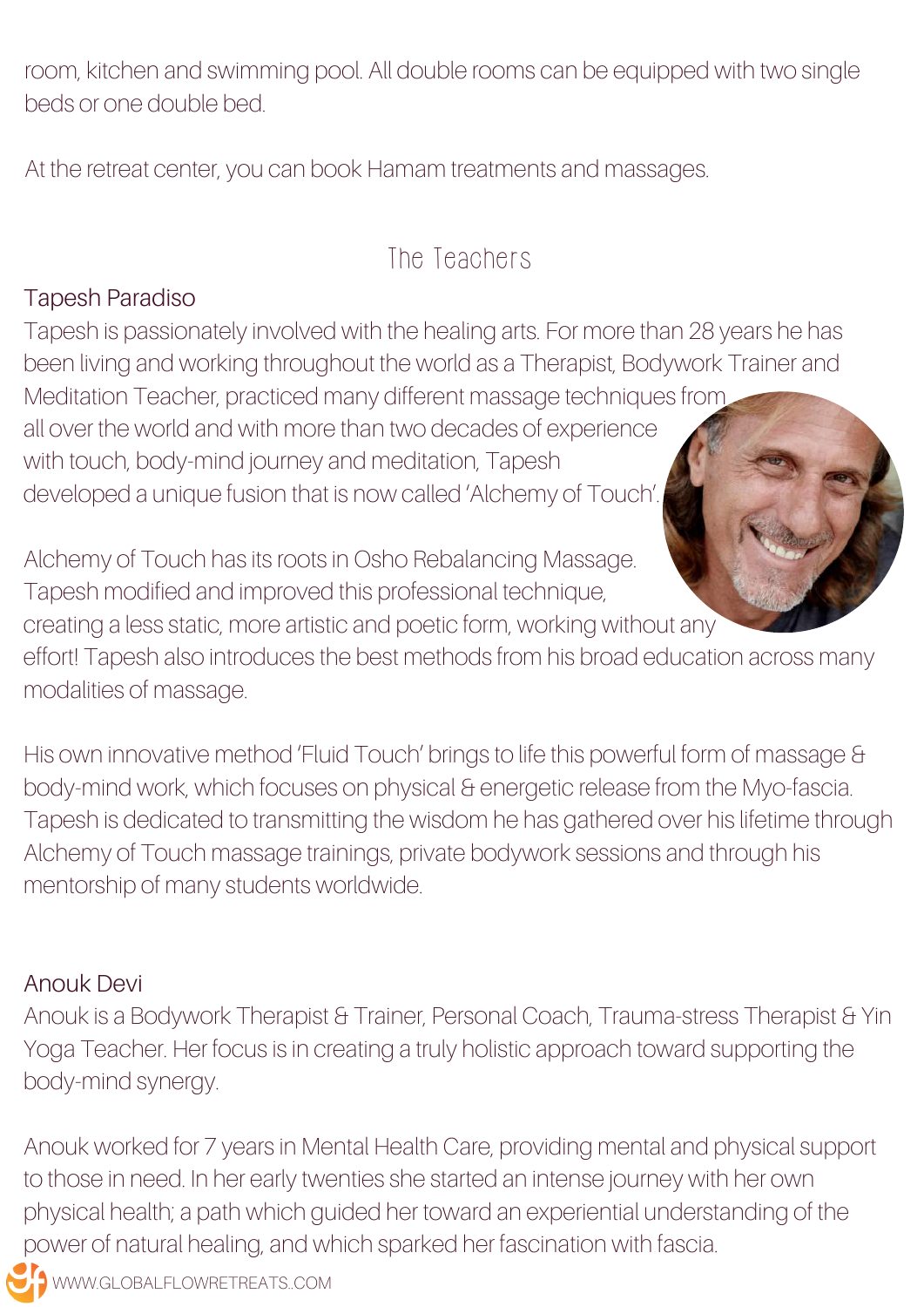Anouk has deep respect and gratitude for this life-changing opportunity from which she shares her insights to empower others in the most natural way.

Anouk has an innate connection with ancient wisdom teachings. Living in India and the East are an important part of her inspiration. Together with her life partner Tapesh, Anouk shares Alchemy of Touch Trainings. She is also the driving force

in providing all that is needed for the Alchemy of Touch Academy; to

support and meet everyone's needs to learn in the most relaxed and profound way, with ongoing guidance and support of practitioners around the globe.

#### Suze Retera

Suze is a Psychologist and certified yoga teacher. Throughout the years she deepened her knowledge in both fields by adding Family Constellations, TRE (Trauma Release Exercises) and Yoga Nidra to her qualifications.

Her passion for travel, a conscious lifestyle and (self) healing inspired her to start Global Flow Retreats in 2006. Global Flow Retreats offers retreat programs that have the power to transform your life.

Suze believes strongly that the holistic approach of combining yoga with disciplines like mindfulness, Ayurveda, trauma- and stress release practices, or family constellations offer all the tools we need to not only find inspiration but to gain insight and find the healing that can alter the course of our lives.

Her yoga teaching style is a combination of challenging asana sequences, focus on alignment, deep embodiment, and self-healing. The challenging parts of the practice are met with humor and clear guidance that keeps you safe and grounded. Suze's yoga nidra and meditation classes offer you a relaxation that goes beyond just physical relaxation and allows healing to take place on a deeper level.



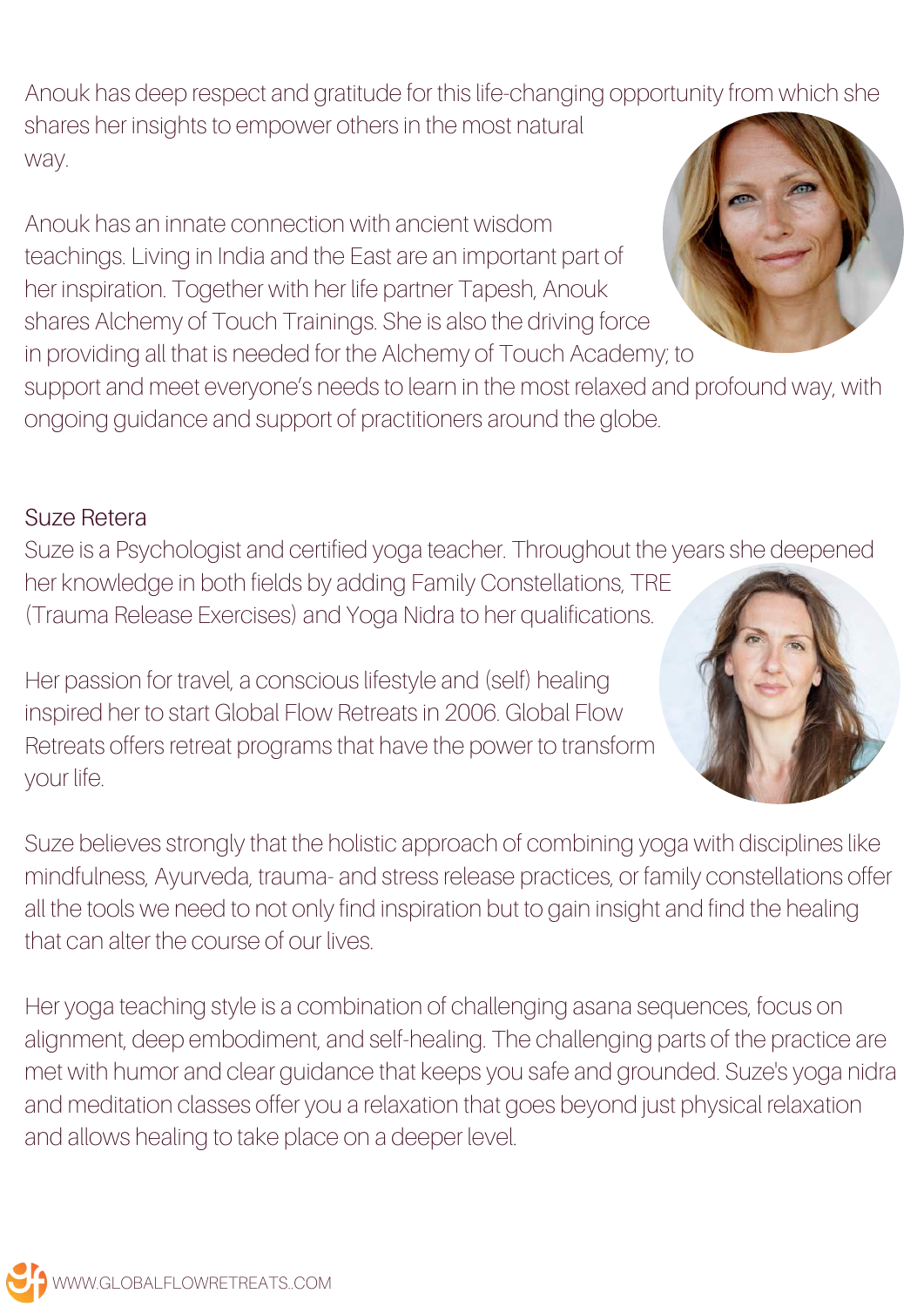#### Meals

During the retreat, you will get to enjoy freshly cooked, vegetarian and/or vegan meals. All meals are offered buffet style and offer the traditional Moroccan flavors. Any dietary needs and/or allergies can be taken into consideration.

#### Schedule

Day 1: Saturday 3 November | Arrival day 16:00 hrs | Check in 17:00 – 19:00 hrs | Group Welcome & Yoga Practice 19:30 hrs | Dinner

Day 2: Sunday 3 November 7:00 - 8:15 hrs | Morning Meditation with Tapesh & Anouk 8:15 - 8:45 hrs | Morning snack (fruit, nuts and tea) 8:45 - 10:30 hrs | Yoga Practice | Suze 11:00 - 12:00 hrs | Brunch 12:00 – 17:00 hrs | Free time to go to the beach or relax by the pool 16:00 – 16:30 hrs | Afternoon snack 17:00 - 19:00 hrs | Alchemy of Touch Bodywork | Tapesh & Anouk 19:30 hrs | Dinner

Day 3: Monday 4 November 7:00 - 7:45 hrs | Morning Meditation with Tapesh & Anouk 7:45 - 8:15 hrs | Morning snack (fruit, nuts and tea) 8:15 - 10:30 hrs | Yoga Practice & Clinic | Suze 11:00 - 12:00 hrs | Brunch 12:00 – 17:00 hrs | Free time to go to the beach or relax by the pool 16:00 – 16:30 hrs | Afternoon snack 17:00 - 19:00 hrs | Alchemy of Touch Bodywork | Tapesh & Anouk 19:30 hrs | Dinner

Day 4: Tuesday 5 November 7:00 - 8:15 hrs | Morning Meditation with Tapesh & Anouk 8:15 - 8:45 hrs | Morning snack (fruit, nuts and tea) 8:45 - 10:30 hrs | Yoga Practice | Suze 11:00 - 12:00 hrs | Brunch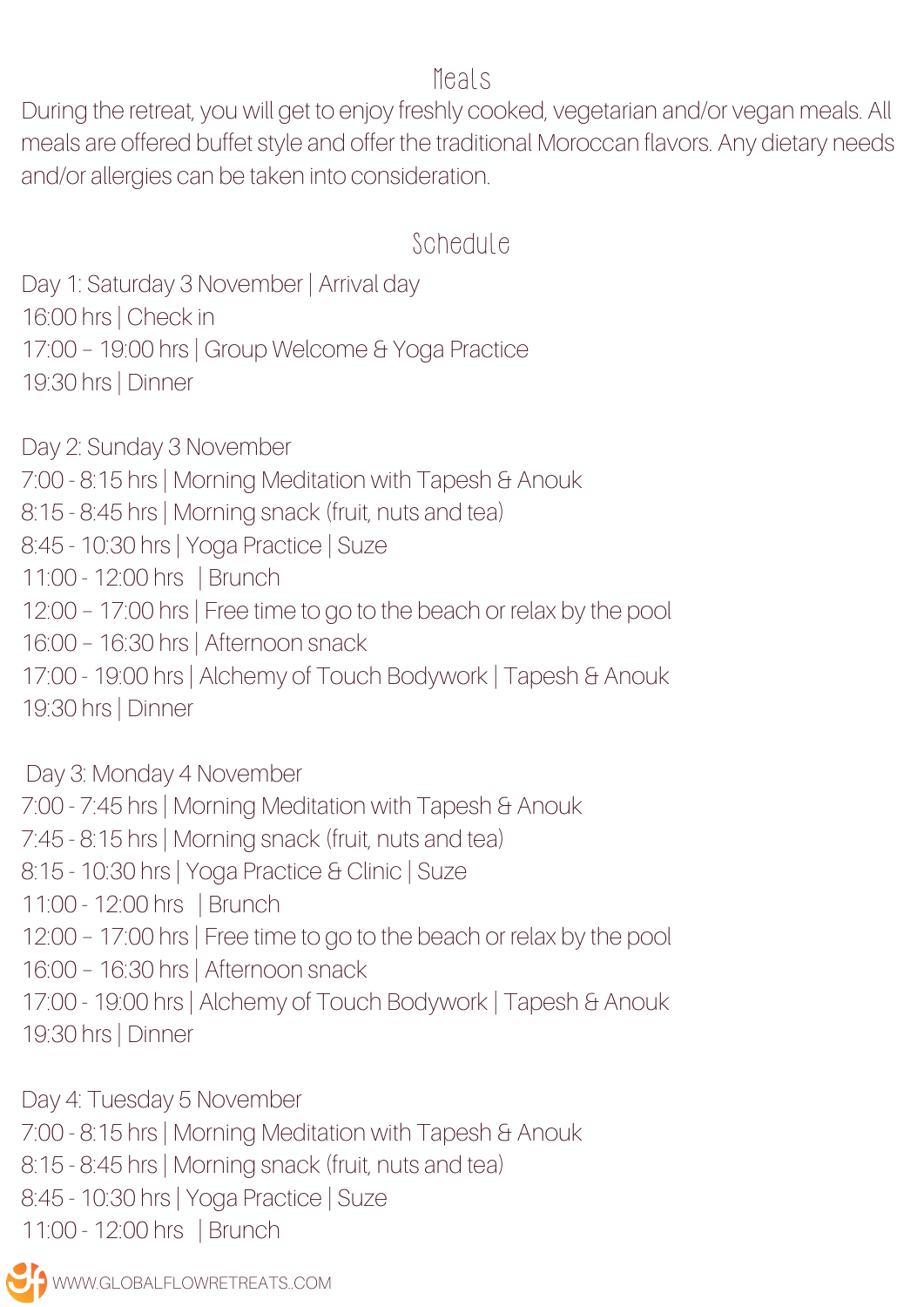12:00 – 17:00 hrs | Free time to go to the beach or relax by the pool 16:00 – 16:30 hrs | Afternoon snack 17:00 - 19:00 hrs | Alchemy of Touch Bodywork | Tapesh & Anouk 19:30 hrs | Dinner

Day 5: Wednesday 6 November 8:00 - 9:15 hrs | Morning Meditation with Tapesh & Anouk 10:00 - 11:00 hrs | Breakfast 11:00 – 18:00 hrs | Day trip to Essaouira with lunch 18:30 - 19:15 hrs | Yoga Nidra | Suze 19:30 hrs | Dinner

Day 6: Tuesday 7 November 7:00 - 7:45 hrs | Morning Meditation with Tapesh & Anouk 7:45 - 8:15 hrs | Morning snack (fruit, nuts and tea) 8:15 - 10:30 hrs | Yoga Practice & Clinic | Suze 11:00 - 12:00 hrs | Brunch 12:00 – 17:00 hrs | Free time to go to the beach or relax by the pool 16:00 – 16:30 hrs | Afternoon snack 17:00 - 19:00 hrs | Alchemy of Touch Bodywork | Tapesh & Anouk 19:30 hrs | Dinner

Day 6: Wednesday 7 November 7:00 - 8:15 hrs | Morning Meditation with Tapesh & Anouk 8:15 - 8:45 hrs | Morning snack (fruit, nuts and tea) 8:45 - 10:30 hrs | Yoga Practice | Suze 11:00 - 12:00 hrs | Brunch 12:00 – 17:00 hrs | Free time to go to the beach or relax by the pool 16:00 – 16:30 hrs | Afternoon snack 17:00 - 19:00 hrs | Alchemy of Touch Bodywork | Tapesh & Anouk 19:30 hrs | Dinner

WWW.GLOBALFLOWRETREATS.COM Day 7: Tuesday 8 November 7:00 - 7:45 hrs | Morning Meditation with Tapesh & Anouk 7:45 - 8:15 hrs | Morning snack (fruit, nuts and tea) 8:15 - 10:30 hrs | Yoga Practice & Clinic | Suze 11:00 - 12:00 hrs | Brunch 12:00 – 17:00 hrs | Free time to go to the beach or relax by the pool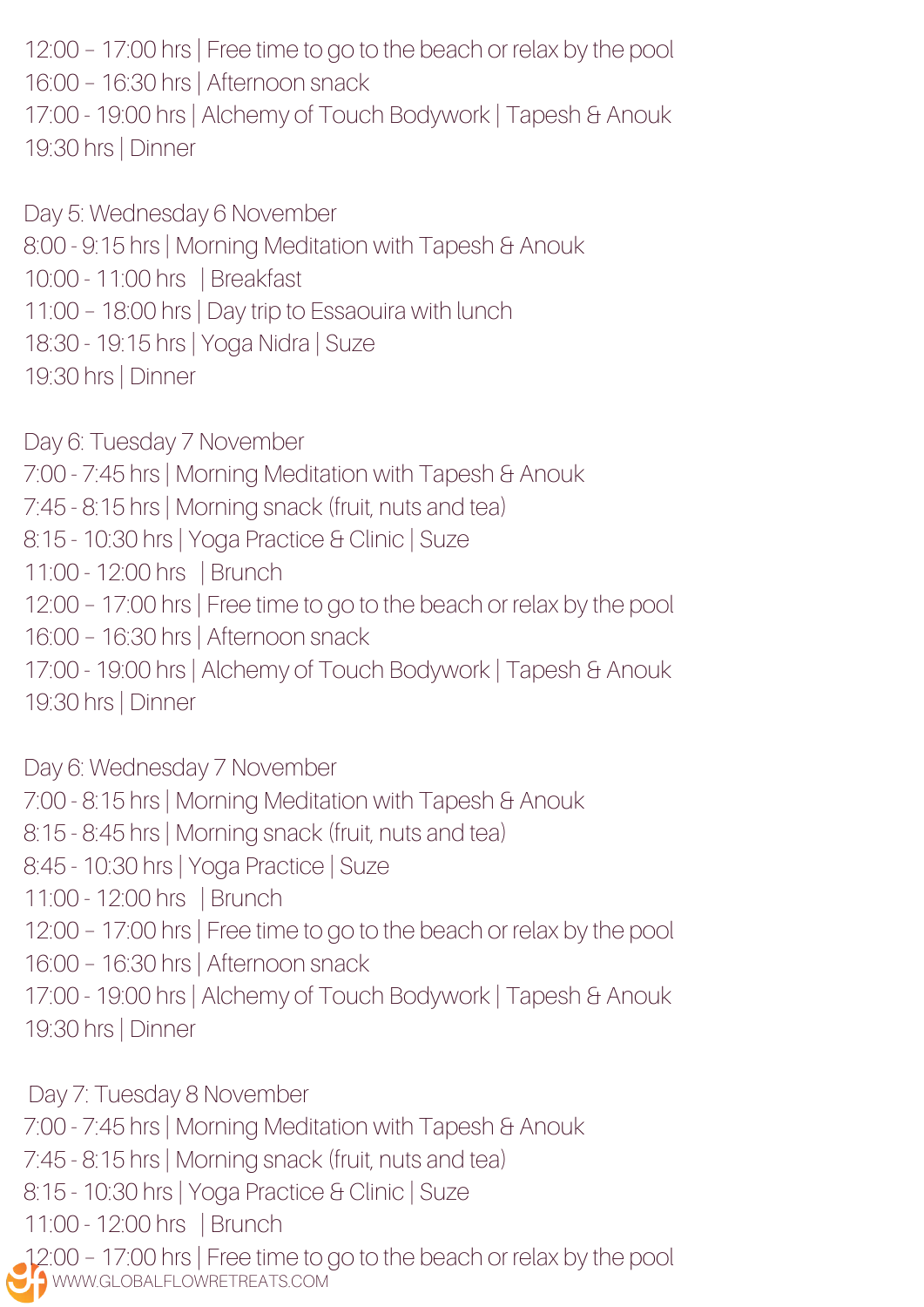16:00 – 16:30 hrs | Afternoon snack 17:00 - 19:00 hrs | Alchemy of Touch Bodywork | Tapesh & Anouk 19:30 hrs | Dinner

Day 8: Saturday 10 November | Departure day 7:00 - 8:15 hrs | Morning Meditation with Tapesh & Anouk 8:15 - 8:45 hrs | Morning snack (fruit, nuts and tea) 8:45 - 9:45 hrs | Yoga Practice | Suze 10:30 hrs | Brunch 12:00 hrs | Check out & departure

#### Value

RETREAT PACKAGES INCLUDES

- 7 nights accommodation at a resort in Essaouira
- Healthy and nourishing meals
- Water, tea, and snacks
- Shuttles to and from the beach
- Day trip to Essaouira
- 9 hours of guided meditation
- 12 hours of Alchemy of Touch Bodywork training
- 15 hours of Yoga

INVESTMENT Early Bird Rates: Double Room €1097 Single Room €1397

Regular Rates: Double Room €1347 Single Room €1647

The early bird rate is only available for the first 8 registrations paid in full before 30 August 2018.

To secure your retreat booking at the regular rate, we require a €600 deposit and a balance payment by 30 September 2018. Bookings made after the due date for the balance payment are to be paid in full to secure your booking.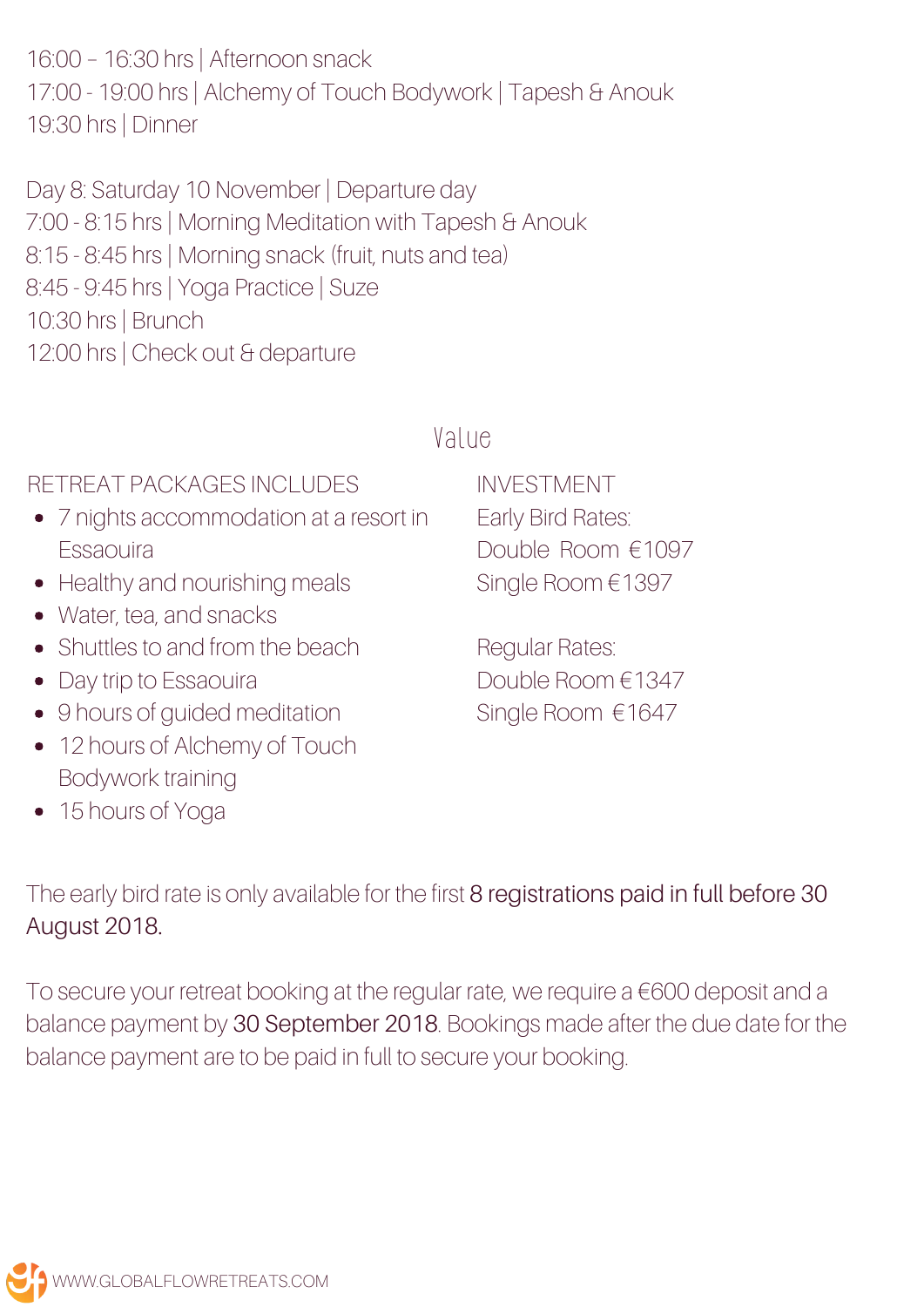## Booking & Cancellation Policy

When booking a double as a solo traveler, we will do our best to find a same-gender roommate for you. In case this is not possible, you will be required to upgrade or a single or double room respectively and pay the accompanying rate. When single rooms are not an option to book, we will look at an appropriate solution and rate with you.

All participants are required to have full travel and medical insurance, including medical transport.

Regardless of the reason for the cancellation, the cancellation fee will be calculated as follows:

- Notification received more than 60 days before the start of the retreat: 30% of the full fee
- $+$   $\in$  25 administration fee.
- Notification received 31-60 days before the start of the retreat: 50% of the full fee  $+ \epsilon$ 25 administration fee.
- Notification received less than 30 days before the start of the retreat: 100% of the full fee.

Global Flow Retreats reserves the right to cancel the retreat if fewer than 10 participants have signed up by 10 September 2018. In such circumstances, the participants will be informed promptly and registration monies will be reimbursed. Any travel costs will not be reimbursed. We recommend all participants to get coverage through their travel insurance.

#### How to Get There

You can best fly to Marrakech but another option is Agadir. You can book a pick up which will bring you to the retreat center in approximately 3 - 3,5 hours.

AIRLINES

There are a variety of budget airlines that fly to Morocco depending on where you are flying from. Sometimes it is worth it to fly from another city. Some airlines that offer good flights are:

Transavia

RyanAir

RoyalAirMaroc

WWW.GLOBALFLOWRETREATS.COM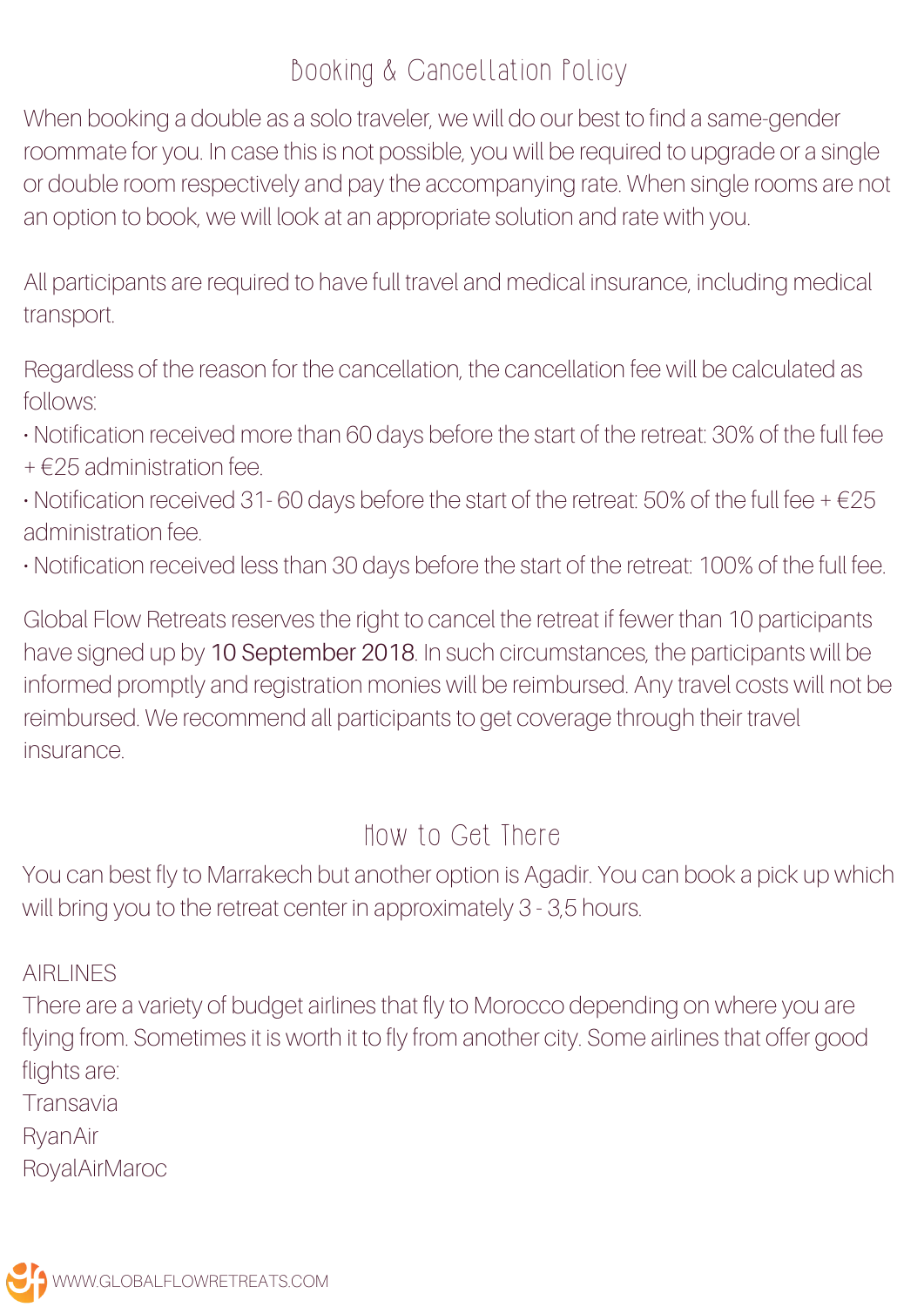Considering Morocco has some very affordable accommodation options, it can also be worth it to arrive a day early or leave a day later. Please keep the travel time to the airport in mind when booking your flight.

We can support you with the booking of your trip if you have any questions!

#### AIRPORT PICK UP

If you give us your flight details, we will make the best arrangement possible for you and have as many people as possible share a pickup.

Pickups are: €90 per car which can hold up to 4 people.

If more than 6 people need a pick up at the same time we will arrange a minibus which for which the costs per person will be lower.

If your return flight is from another city than Marrakech, please let us know in advance so we can arrange the drop off for you and match you where possible with other travelers so you can share the ride. We will then also give you more information about the travel time and costs of the drop-off.

All the transport during the retreat is included and will be arranged for you, only the pick up and drop off before and after the retreat are not included in the retreat price.

## What to bring?

In general Morocco is sunny and warm, but the evenings at the beach can cool off and there can be some wind. So make sure you bring some clothing for different temperatures. During the massage classes we will be practicing in duos. The part of the body that we are practicing on will be uncovered and the massage is done with oil. Bring clothing that is comfortable during these practices.

Morocco is a modern Islamic country and in the cities, you find a melting pot of different styles that vary from traditional to very modern. Women are not required to wear a headscarf unless they enter a mosque.

**WWW.GLOBALFLOWRETREATS.COM** While staying at the beach swimwear and summer clothing is the norm. When visiting smaller villages and Marrakech city modest travel clothing is more comfortable and you will fit on more easily.